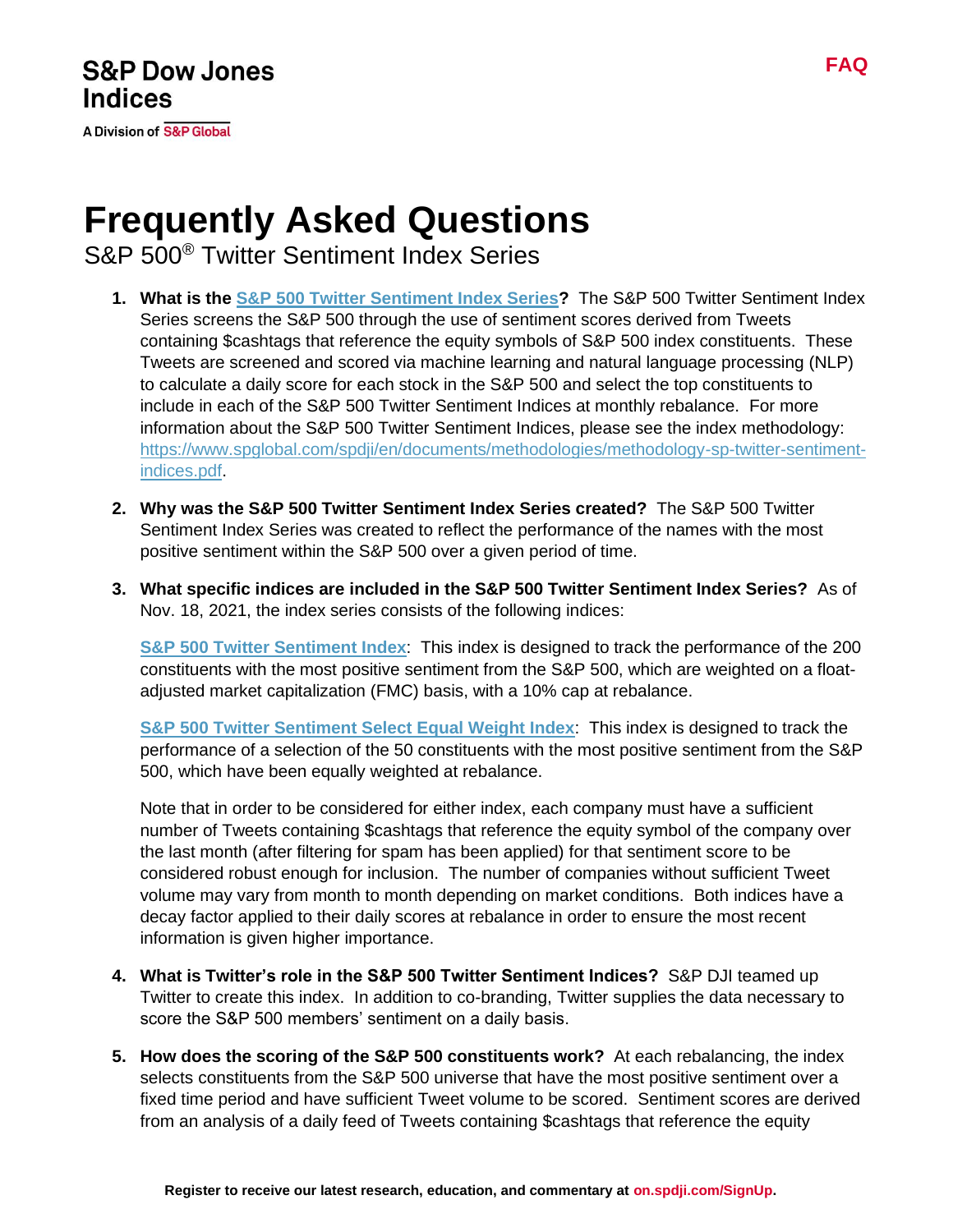symbol of a company. Each stock is scored daily, and these stocks' scores are aggregated on a monthly basis, with more recent activity receiving higher weights, given that recent sentiment often has a greater impact. All of these final monthly scores are ranked in order to create the index reconstitution for the next monthly time period.

**6. How are Tweets filtered and scored? How do those scores translate to stock scoring?** The sentiment scoring model scores each Tweet based on the probability that its content expresses a positive or negative sentiment, with Tweets more likely to be positive receiving higher scores and Tweets more likely to be negative receiving lower scores. Each company is scored based on an average of all the corresponding Tweet scores that pass the screening process described below.

After gathering the relevant Tweets containing \$cashtags, several pre-filters are applied. For example, considerations are included for minimum account age, number of followers, and other criteria, which may change from time to time based on the judgment of the Index Committee. Additionally, a natural language processing (NLP) model is applied to the candidate Tweets for further filtering to determine if it is likely to be a spam Tweet. The remaining Tweets are then scored as described above.

After 4:00 p.m. EST each calendar day (including holidays and weekends), a daily average sentiment score is calculated for each constituent in the index universe (i.e., S&P 500 index constituents) based on the derived sentiment of Tweets.

S&P Dow Jones Indices would like to acknowledge the assistance of Pluribus Labs in building the models supporting the creation of the sentiment scores used in the S&P Twitter Sentiment Indices.

**7. How are additions and deletions dealt with in the S&P 500 Twitter Sentiment Indices?** Except for spin-offs, no stocks are added to the indices between rebalancing events. A spin-off company remains a constituent of the respective S&P 500 Twitter Sentiment Index until the subsequent rebalancing, when the spin-off is evaluated for continued index inclusion.

If a stock is dropped from an underlying index, it is removed from the respective S&P 500 Twitter Sentiment Index simultaneously. Between rebalancings, a stock can be deleted from an index due to corporate events such as mergers, takeovers, de-listings, suspensions, spin-offs, demergers, or bankruptcies.

- **8. How often are the S&P 500 Twitter Sentiment Indices rebalanced?** These Indices are rebalanced on a monthly basis, effective after market close on the fourth business day of the month.
- **9. How are the data delivered and how can I get access?** S&P DJI delivers index data files via SFTP through its proprietary delivery platform Enterprise Data eXchange (EDX). A detailed EDX instruction manual and user friendly FAQs are available on our [Client Resource Center.](https://www.spglobal.com/spdji/en/client-services/document-center/frequently-asked-questions-edx?utm_source=pdf_education) Index data may also be available via major market data vendors.
- **10. Where can I learn more information about the S&P 500 Twitter Sentiment Index Series?** To learn more about the S&P 500 Twitter Sentiment Index Series, please contact index services@spglobal.com or check out our website.